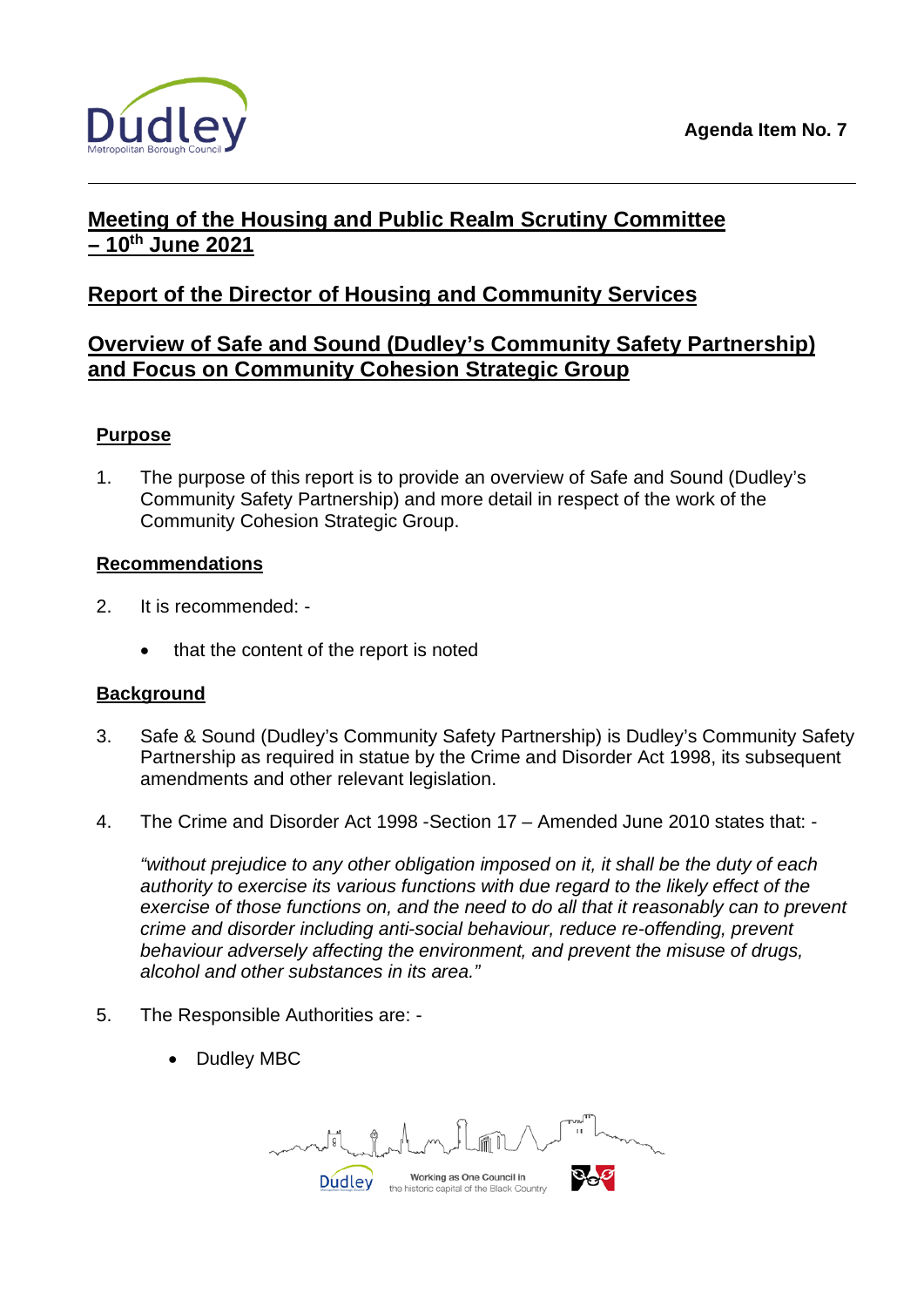- West Midlands Police
- West Midlands Fire and Rescue Service
- National Probation Service
- Community Rehabilitation Company (Private Probation)
- Clinical Commissioning Group
- 6. There is a duty to cooperate with the Police and Crime Commissioner.
- 7. The Responsible Authorities also have a statutory duty to ensure that key agencies come together to work in partnership in a Community Safety Partnership.
- 8. While the term "partnership" is applied to all those who sit round the table, legally, the Responsible Authorities are the only bodies or agencies under the duty to meet regulatory requirements.
- 9. The Community Safety Partnership's statutory requirements include:
	- To do all it reasonably can to prevent crime and disorder including anti-social behaviour
	- Reduce re-offending
	- Prevent behaviour adversely affecting the environment
	- Prevent the misuse of drugs, alcohol, and other substances in its area
	- Take responsibility for Domestic Homicide Review process
	- Produce an Annual Strategic Assessment
	- Hold at least one public meeting per year so that members of the public can meet senior decision makers in respect of community safety

## **Local Governance**

- 10. The work of the Community Safety Partnership is directed by the Safe & Sound (Dudley's Community Safety Partnership) Strategic Board. The Board is chaired by Chief Superintendent Kim Madill.
- 11. The Cabinet Member for Housing and Community Services and the Shadow Cabinet Member are Members of the Community Safety Partnership Board together with representatives from the Responsible Authorities and Community, Voluntary and Faith Sector.
- 12. The work of Safe & Sound (Dudley's Community Safety Partnership) is carried out by number of sub-groups that relate to the Board's priorities. (Appendix 1)
- 13. The work of safe & sound (Dudley's Community Safety Partnership) is currently part of the Health and Wellbeing "system" to ensure a coordinated approach to the work of Boards across the Borough.
- 14. The Community Safety Partnership also "links" in with the work of Dudley Safeguarding People Partnership and the Youth Offending Service Management Board.

Working as One Council in **Dudley** the historic capital of the Black Country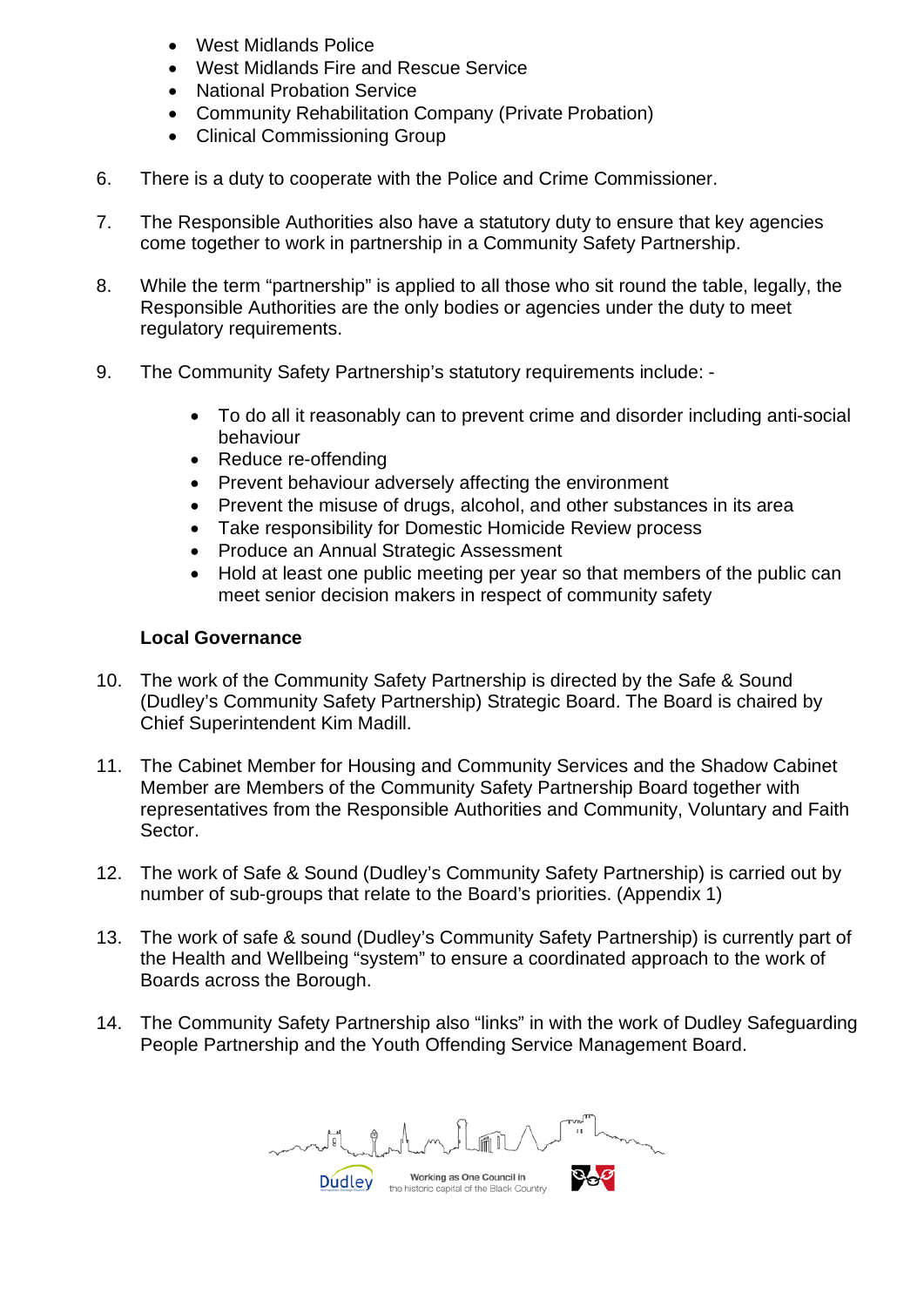# **Other Arrangements**

- 15. There are formal links to work that takes place at a regional level for example with the Police and Crime Commissioner's Office, the West Midlands Violence Reduction Unit, the West Midlands Wide CSP, four "Exploitation Boards" and the Regional Reducing Reoffending Delivery Group.
- 16. Through working in partnership safe & sound (Dudley's Community Safety Partnership) contributes to the Borough's Vision (Forging a Future for All) in respect of building healthy and resilient communities.

# **Safe & Sound (Dudley's Community Safety Partnership) – Priorities**

- 17. Priorities are identified through Dudley Borough's Strategic Assessment, Dudley: Have Your Say (Annual Public Meeting) and WMNow – online consultation Priorities for 2021/22 are: -
	- 1. Tackling and Reducing Violent Crime (including gang and knife related crime)
	- 2. Reducing Reoffending including links to Youth Offending Service under 18s and First Time Entrants and a focus on females who offend
	- 3. Reducing Victimisation (including Domestic Violence and Abuse and Violence Against Women and Girls Agenda)
	- 4. Reducing Vulnerability (including Substance Misuse, Mental Health, Modern Slavery, Prevent, Hate Crime)
	- 5. Reducing Burglaries (links to organised car crime)
	- 6. Anti-Social Behaviour (Including the development of a place-based approach to ASB and other "issues")
- 18. Each sub-group will take into account on-line risks and harms and disproportionality in their action plans.
- 19. In conjunction with the above priorities there will also be a focus on the West Midlands Police High Impact Areas. For Dudley Borough these areas are "Dudley Central" and Brierley Hill. High Impact Areas are identified by overlaying data including crime and deprivation.

# **Community Cohesion Strategic Group**

- 20. The Community Cohesion Strategic Group undertakes some of the work relating to the Reducing Vulnerability priority.
- 21. The Community Cohesion Strategic Group (CCSG) is chaired on behalf of the Community Safety Partnership by the Director of Housing and Community Services. It is a multi-agency group. The purpose of the CCSG is: -
	- To support and promote community cohesion by ensuring that partners come together, share information and direct resources as appropriate.
	- To understand local community dynamics and identify potential or actual tensions
	- To support or coordinate effective responses to these tensions as appropriate

Working as One Council in **Dudley** the historic capital of the Black Country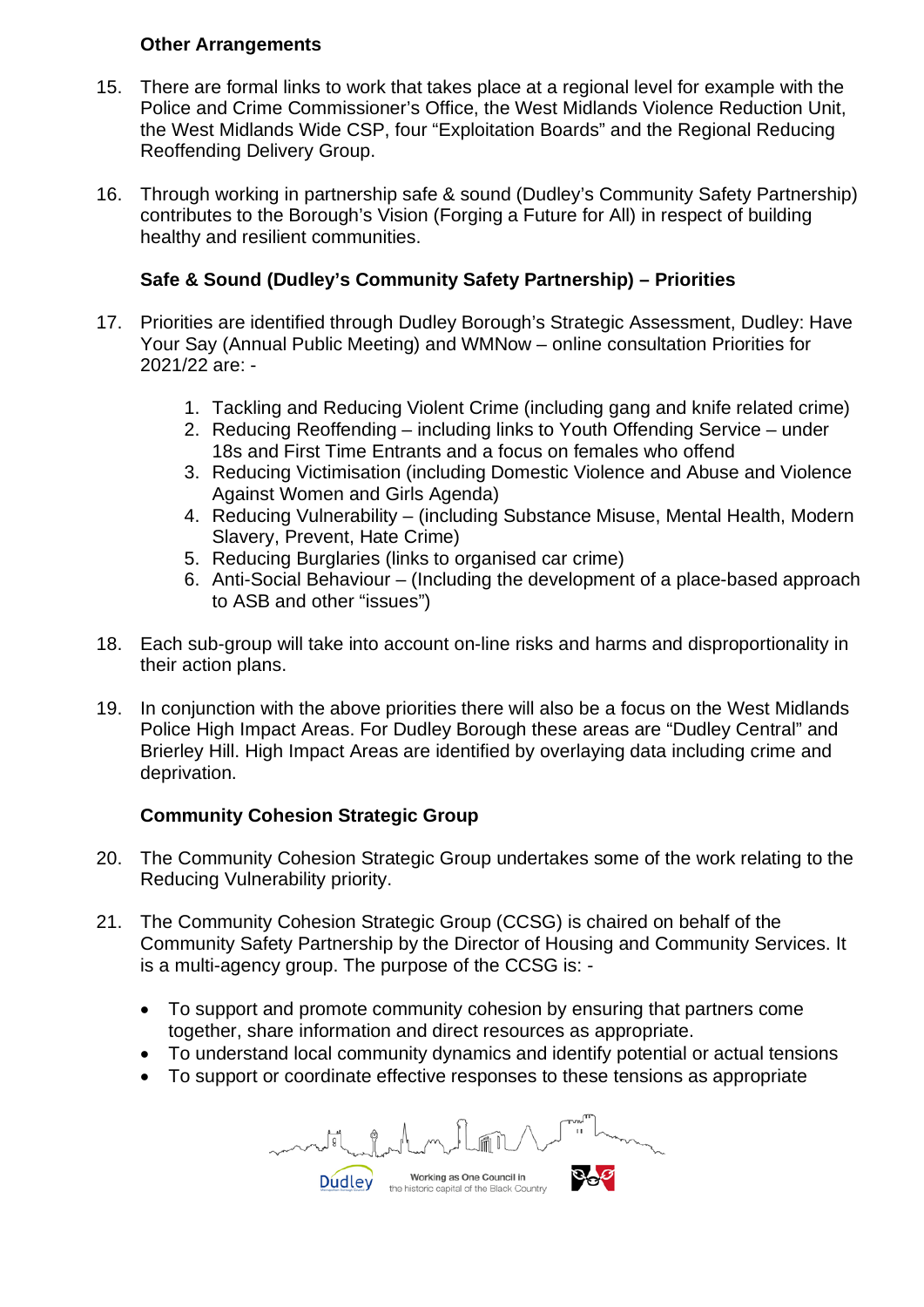- To minimise the potential negative effects of tensions and hate crime, prevent escalation, and reduce conflict.
- To understand issues relating to hate crime, modern slavery, the prevent agenda and issues relating to gang activity within the Borough and support prevention and intervention work as required
- To implement the community cohesion communications strategy as required
- 22. Work is taken forward through an action plan and standing agenda items. These agenda items include:-

#### 23. **Community Cohesion**

Tensions are currently assessed to be low level on the tension monitoring report for the Borough.

The tension monitoring form continues to be promoted via various routes so that Partners are aware of issues within the Borough and can respond accordingly

Work within Lye continues with issues being addressed via the multi-agency working group. (Wider Lye – Community Cohesion, Health and Engagement Group)

#### 24. **Hate Crime**

Work has taken place across the Borough to promote the reporting of Hate Crime in response to regional and national increases because of COVID-19. Specific communications have been sent through social media accounts and Hate Crime has been highlighted in our Working together campaign as outlined above.

Additional work took place during Hate Crime Week, including additional communications, a briefing note being sent to educational settings and other partners promoting various resources and training, a 'virtual' 3rd party reporting centre tea party and work undertaken by police partnership team with bus and train stations.

A small pilot has commenced in respect of schools reporting numbers of hate crimes / incidents into the LA, to enable us to identify any trends.

Communication continues to take place with 3<sup>rd</sup> party reporting centres, including an opportunity for them to request support on a quarterly basis through a returns document.

#### 25. **Modern Slavery**

The DMBC Modern Slavery Statement has been updated, signed off by Leader of the Council, Shadow Leader and the Chief Executive and it has been uploaded to the DMBC website.

Due to COVID-19 "face to face" Modern Slavery training across the Borough was postponed. However, National Referral Mechanism training took place virtually with DMBC 'champions' on 24.04.20 - this is now being rolled out to identified staff, in addition the basic awareness course is now available as an e 'learning package via Dudley Safeguarding People Partnership for both DMBC and multiagency staff.

Working as One Council in **Dudley** the historic capital of the Black Country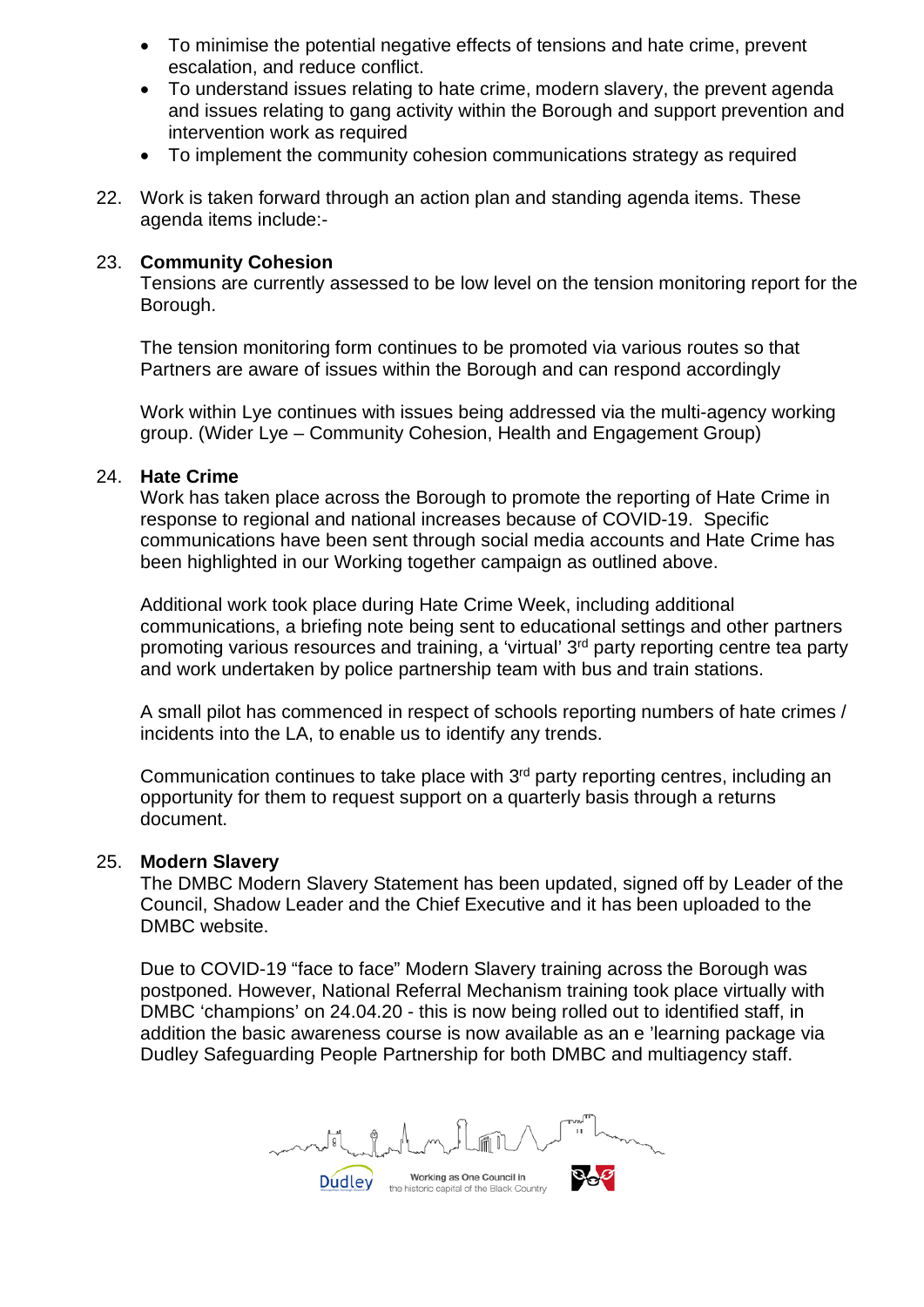Work continues to take place with partners to identify victims / concerns and respond as appropriate. A 'protocol' has been developed in respect of new cases to be used to ensure that partners are being involved as appropriate and know what their response should be in respect of first responder organisations and non-first responder organisations. This was shared at CCSG in October and has been ratified following partners consideration and agreement.

Modern Slavery, Human Trafficking and the types of exploitation that fall under this banner have been included in the Local Authority's new Liquid Logic recording system that will be used by both Children and Adults Services. This will enable us to collect data going forward and identify any trends and subsequent work streams.

A briefing note has been developed and shared with unregulated accommodation providers and private sector housing to highlight the signs of modern slavery, how to report concerns and signpost them to the available training.

#### 26. **Preventing Extremism**

The Counter Terrorism and Security Act 2015 places a legal duty on specified authorities to have "due regard to the need to prevent people from being drawn into terrorism".

Government Guidance sets out that specified authorities should work in partnership to agree risk and coordinate activity. Work is taken forward through Dudley's Prevent Delivery Group in respect of planning and delivering partnership activity and through Dudley's Channel Panel in respect of safeguarding individuals who are at risk of being drawn into radicalisation. (Dudley MBC has the Statutory Duty to Chair Dudley's Channel Panel).

Dudley is not a Prevent Priority Area; however, Right Wing ideologies are of most concern for Dudley Borough.

Counter Terrorism Policing have launched a new website [www.actearly.uk](http://www.actearly.uk/) to encourage family and friends to share concerns, that a friend or loved one might be vulnerable to radicalisation. This has been promoted via social media and at a number of Forums.

The aim of the website is to: -

- Increase awareness of where to go for further information and support
- Increase awareness of the signs of radicalisation
- Increase understanding of and confidence in the Prevent referral process
- Encouraging referrals from concerned family and friends at an early stage
- Highlighting the police safeguarding role in Prevent

Other information can be found on the safe & sound website, including how to make a referral [https://www.dudleysafeandsound.org](https://www.dudleysafeandsound.org/) in the Prevent Help hub

### 27. **Impact and Outcomes CCSG work in 2020/21**

Working as One Council in **Dudley** the historic capital of the Black Country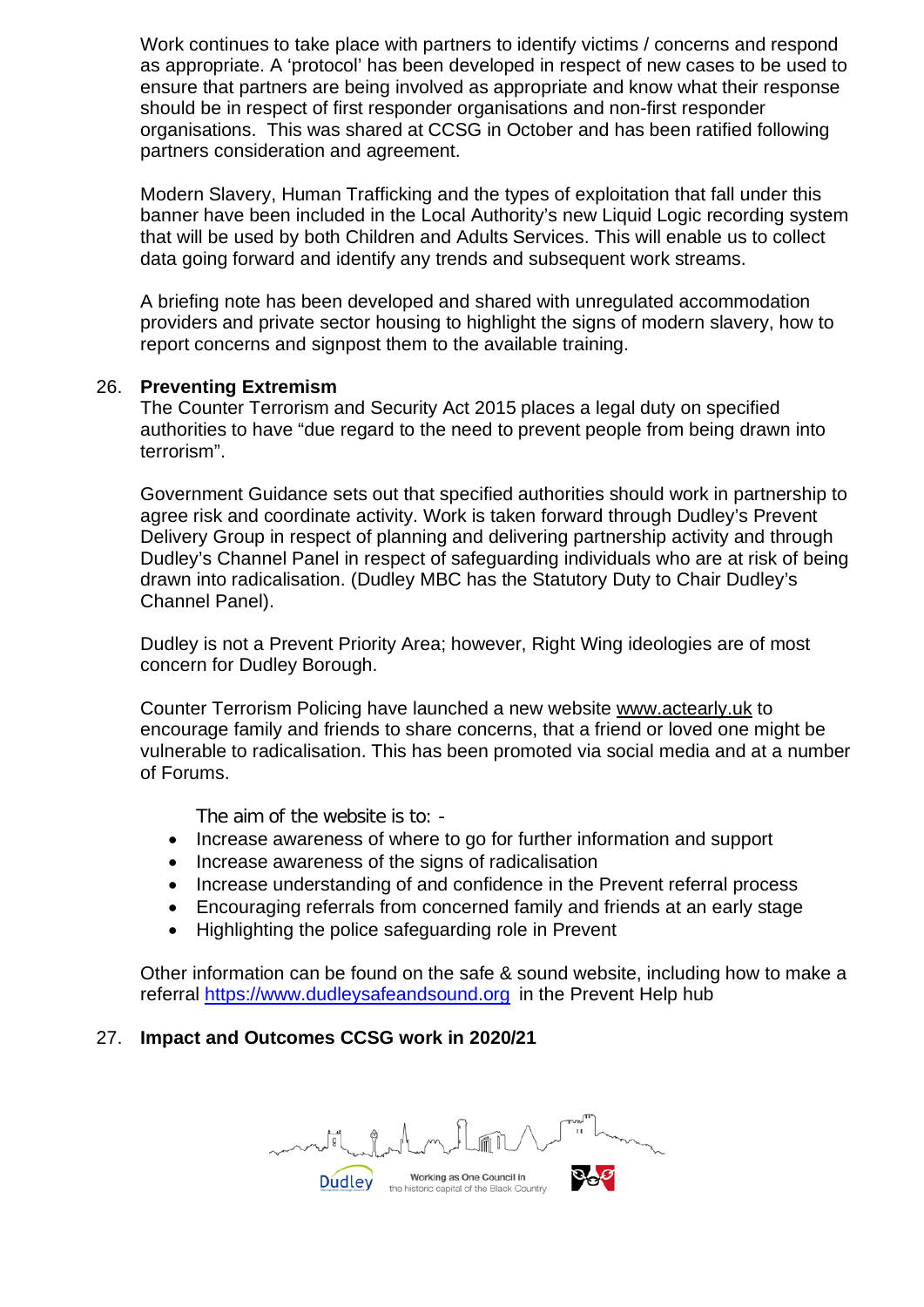Standing agenda items of the group include Tension Monitoring and Hate Crime Data, this enables the group to identify and respond appropriately to any concerns or issues across the borough in relation to tensions or trends in hate crime.

Standing agenda items of the group also include Prevent and Channel Panel, through this the group get assurance that work in respect of radicalisation is taking place and that we are working together to protect our communities. Work that takes place through Channel Panel helps to safeguard individuals and keep our communities safe from harm.

Dudley Safeguarding People Partnership are now hosting a multiagency basic awareness eLearning courses in respect of Modern Slavery and Human Trafficking and Hate Crime which will ensure that professionals across the Borough are aware of these issues and where to report concerns / signpost / support victims.

Communications took place throughout the year around the above topics in the safe and sound communications plan - this ensures that members of the community are aware of these issues and where to report concerns / signpost victims, thus offering reassurance to the wider community and offering support to those who may need it.

The work of the Group increases reassurance in communities that tensions are dealt with in a timely manner. It also allows people to know what behaviour constitutes a hate crime and how to report incidents (in a variety of ways) and access support if required. This in turn builds on the resilience of our communities and increases their ability to shape their own future without living in fear of abuse.

The Modern Slavery / Human Trafficking work stream increases the safety of potential victims and their families within the borough, it allows individuals themselves or members of the wider community to know how and where to report if they are experiencing, have witnessed or have concerns around any form of exploitation. It also enables victims to access support, thus improving the physical and mental health and wellbeing of individuals who have been exploited.

### 28. **Looking Ahead/Moving Forward**

- Refresher training is planned for  $3<sup>rd</sup>$  Party Reporting Centres post COVID19
- Local Football Clubs have been contacted to ask if they would become  $3<sup>rd</sup>$  Party Reporting Centres
- Modern Slavery and Prevent Training will be re-scheduled.
- Some work relating to our response to the needs and perceptions of communities within the Borough, including new and emerging communities had been put on hold due to COVID-19. Work is now included in the 2021/22 action plan
- The Group will consider any workstreams required going forward in relation to COVID-19.
- Communications and campaigns will continue as a matter of course.

Working as One Council in **Dudley** the historic capital of the Black Country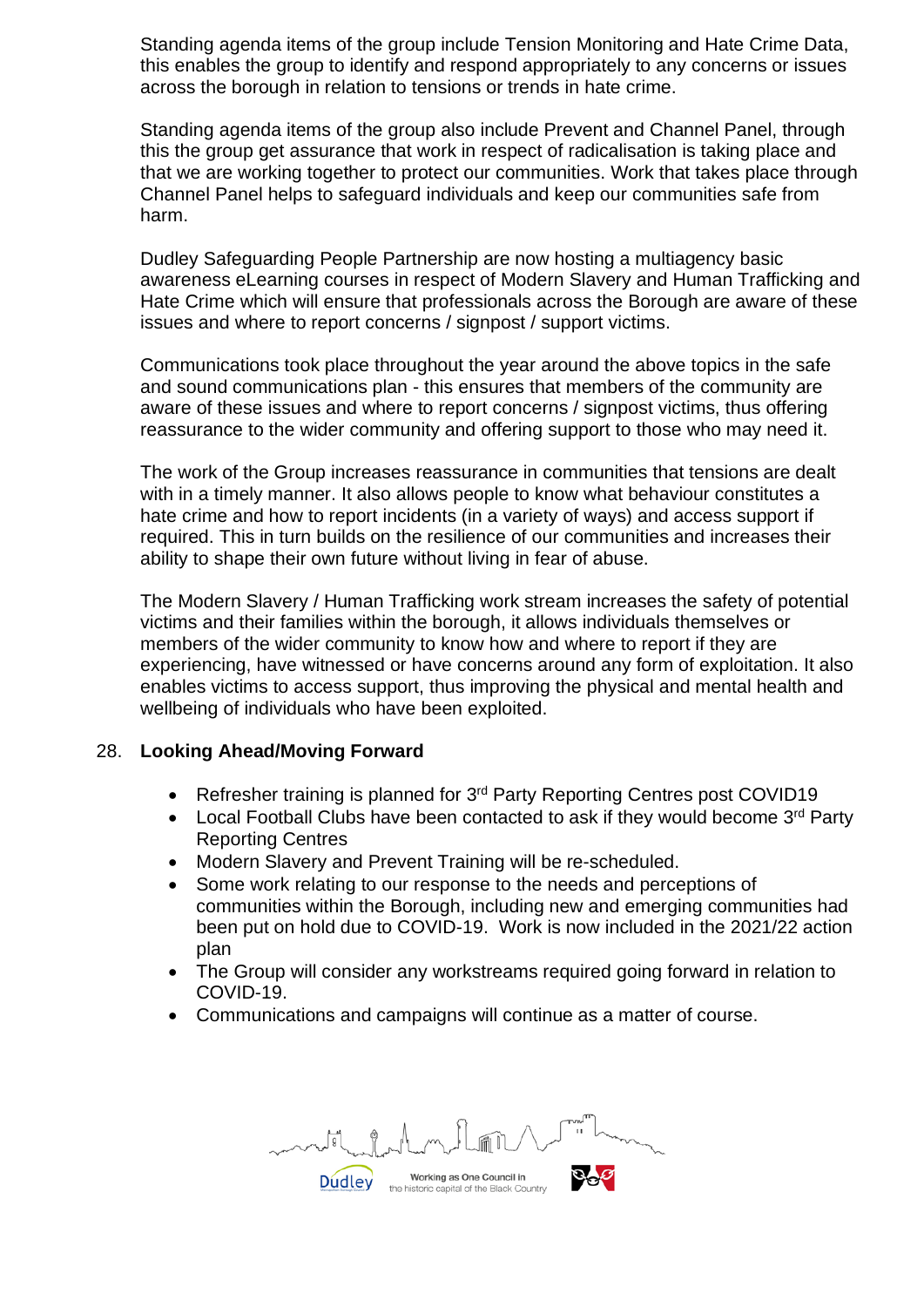# **Finance**

29 There are no financial implications arising from this report.

## **Law**

30. Safe & Sound (Dudley's Community Safety Partnership) must meet the requirements set out by the Crime and Disorder Act 1998 and its subsequent amendments.

Other legislation that applies to Safe & Sound (Dudley's Community Safety Partnership) includes:-

- Police and Justice Act 2006
- Police Reform and Social Responsibility Act 2011
- Health and Social Care Act 2012
- Counter Terrorism and Security Act 2015
- Modern Slavery Act 2015
- Domestic Abuse Act 2021

## **Risk Management**

31. There are no material risks related to this item.

### **Equality Impact**

- 32. There are no equality impact implications arising directly from this report. However, there are differential impacts on individuals, families, and communities in respect of issues that the Community Safety Partnership seeks to address. This needs to be borne in mind when planning and delivering work and services
- 33. Communities, including young people have been consulted with to inform the priorities of the Community Safety Partnership
- 34. Work undertaken by the CSP will have a positive effect on children and young people who may be affected by the issues that the CSP seeks to address.
- 35. There are two Youth Police and Crime Commissioners on the Community Safety Partnership Strategic Board. They are supported in their role through DMBC – Youth Service and the Police and Crime Commissioner's Officer. The Board receives updates in respect of their work and concerns of young people.

### **Human Resources/Organisational Development**

36. Whilst this report does not have any immediate organisational development/HR or transformational implications, it is important to build the confidence of the workforce in respect of a range of issues covered in this report and relating to the "community safety" agenda.

Working as One Council in **Dudley** the historic capital of the Black Country